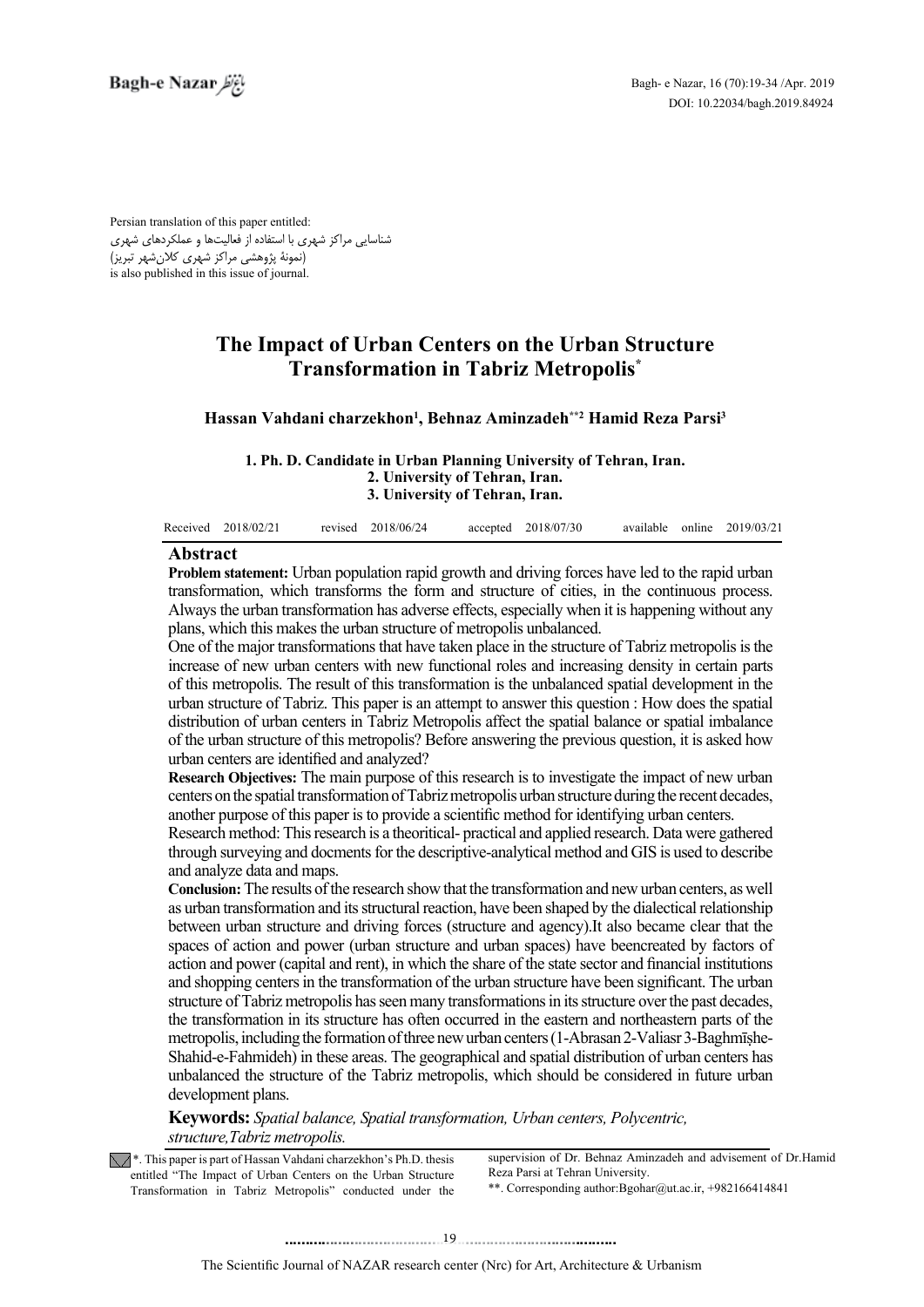## **Introduction and problem statement**

Many factors have contributed to the transformation of human settlements, such as population growth, mass production of goods, the formation of social and civil institutions, technological expertise, the industrial plant system, the effects of the use of public transportation vehicles (Morris, 1979), development plans, natural and historical crisis, state systems, globalization and political economy, which have led to the expansion of urban areas with polycentric form in many cities (Rode, Floater, Thomopoulos, Docherty, Schwinger, Mahendra, and Fang, 2014) and Some scholars also argue that over the past century and a half, new transportation technologies and new technologies have expanded many cities from their historical cores (Buliung,  $2011$ ) and new urban areas have been created.

The thinkers of urban structure believe that urban populations and other driving forces have led to a rapid urban transformation, which in turn transforms the city into a continuous process. In general, the process of urban development includes three periods: the first period: urban expansions which occurred outside of the metropolitan area; the second period: the expansions that took place within the urban area: the third phase: the expansion of the city in continuity with the main city and the subsequent expansion of the old cities and new cities (Merlin,  $2000: 235$ )

In the urban structure transformation, several structural elements are involved, one of which is the transforming urban centers by transforming this element, urban structure is transformed, the structure of the primary cities is very simple, and even before the twentieth century, traditional cities generally had traditional, organic and monocentric forms; transformations and developments in the urban structure and spatial organization have taken place in the twentieth century, but qualitative changes have occurred in the urban structure of metropolis in recent decades (Anas, Arnott  $& Small, 1998: 38;$ Clark, 2008: 150).

The polycentric urban structure of metropolises has been shaped by a decentralized urban process,

which has transformed their structure in two old and the new part and can be identified as emerging new urban structure (Hall  $& Pain, 2006$ ). The polycentric structure can be kind of from the "flow of space" (Castells, 1996), in which the physical regions are separated and merged with a dense stream of individuals, information and products. According to Hall and Pain (2006), the emergence of urban polycentric urban structure forms, depends on economic and social changes, and is largely dependent on personal transportation system. Urban development and transformation have always been a problem, especially when rapid urban development is associated with population growth and GDP (Roubini, 2011: 14); Tabriz, as a metropolis, is no exception to this matter, and it is transforming day to day towards polycentric and decentralization of space.

The emergence of polycentric urban structure forms depends on economic and social changes and is largely dependent on personal transportation system. The results of the rapid development of Tabriz Metropolis, which has transformed the urban structure, include expansion of unplanned urban centers, arising towers and skyscrapers, supermarkets and megastructures, the sharp polarization of neighborhoods, large size and large-scale land uses in special parts of this metropolis. Considering that the metropolis structure is undergoing a transformation due to the reasons mentioned above. and this transformation has caused some problems, understanding the urban structure and its elements requires inclusive and exclusive studies. These studies can be effective in the model building of urban future development and transformation patterns and this research is a step in this direction.

### **Research Questions**

1. How does the spatial distribution of urban centers in Tabriz Metropolis affect the spatial balance or spatial imbalance of the urban structure of this metropolis?

2. How are urban centers identified and analyzed?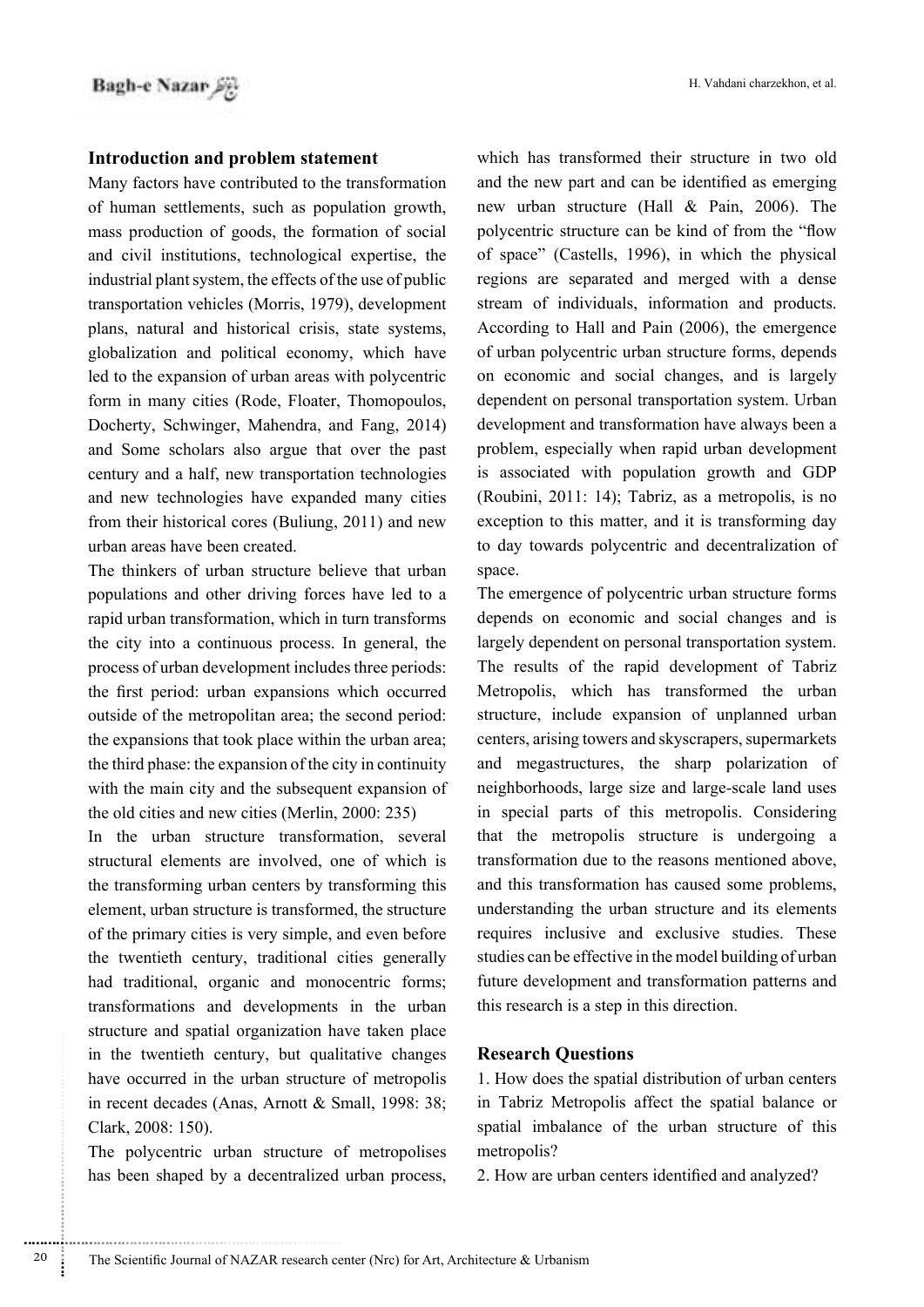The answer to the research questions provides a systematic framework for identifying urban centers in Iranian metropolises and assessing their urban .structure

### **Literature** review

Pertinent studies on the urban structure and urban centers show the course of this movement over recent decades. Urban planners such as Alan Berthaud, Albert Speer and Reibsamen, Rossi, Charles C. Bohl, Christopher Alexander have looked for a way to develop and adaptive planning with human spirit in order to improve the quality of life and design a dynamic environment with social interactions (Luchinger, 1981), some recent related research are below:

In their research entitled " Polycentric urban structure and housing price in transitional China: Evidence from Hangzhou", (Wen $&Tao,2015$ ) have concluded that simultaneous with rapid urbanization, urban structure has undergone a major transformation in China, and urban structure in its cities such as Shanghai, Beijing, and Guangzhou have changed from monocentric to polycentric form. Erick Guerra  $(2014)$ , in his research on "The built environment" and car use in Mexico City," suggests that land-use planning has an effective role in reducing car travels in Mexico City. In another study by Manuel Suárez  $(2012)$  entitled "Is Mexico City polycentric?" It looks at whether Mexico City is a polycentric metropolis; the results show that Mexico City is a hybrid city, but it still has a monocentric urban structure.

In a study entitled "Functional polycentricity: examining metropolitan spatial structure through the connectivity of urban sub-centers", Vasanen  $(2012)$ states that transformation from monocentric cities to polycentric cities are expanding. In this paper, a new method for measuring the polycentric application has been presented, which several functional polycentric has been formed by connecting the sub-centers to the urban system.

Another study entitled, "City Shape and the Fractality of Street Patterns" by Mohajeri (Mohajeri et al., 2012) have addressed the impact of the environment on the formation of the city's form and communication networks. Batty, et al.  $(2011)$  have calculated the trip attraction rate of each urban cell by using the density and entropy method and have identified urban centers in Singapore, with an emphasis on both important factors of diversity and density of functions. Lee Bie  $(2007)$  in his article entitled "Edge" or "edgeless" cities? showed the spatial structure of the United States metropolitan areas from 1980 to 2000. The results of this research have shown the structure of metropolis of Portland, Philadelphia, Los Angeles, San Francisco, New York and Boston, with their differences and similarities.

have calculated the trip attraction rate of each urban cell by using the density and entropy method and have identified urban centers in Singapore, with an emphasis on both important factors of diversity and density of functions.

Horner  $(2004)$ , in a study entitled "Exploring" metropolitan accessibility and urban structure," show that residential accessibility patterns are similar across urban, taking a monocentric form where the central urban area is most attractive. However, employment accessibility varies more from urban to urban; moreover, the areas of highest employment accessibility tend to be decentralized within their respective regions (Horner, 2004). Bertaud, in his two studies, entitled "Metropolis: A Measure of the Spatial Organization of  $7$  Large Cities  $(2001)$ " and "The spatial structure of cities : international example of the interaction of, government, topography, and markets  $(2003)$ " has conducted researches on the spatial structure of the urbans and Metropolises.

Dowall  $&$  Treffeisen (1991) in a study entitled "Spatial transformation in cities of the developing world" describes how the city of Bugatta has transformed from monocentric to polycentric urban structure. Hillier and Hanson (1984) have conducted a joint study about the analysis of space properties in the urban structure using the space syntax method. Harris and Ullman mentioned that small towns have only one center and today's large cities often

.......... ....... ........ ........... ...... ....... ........ .......... ...........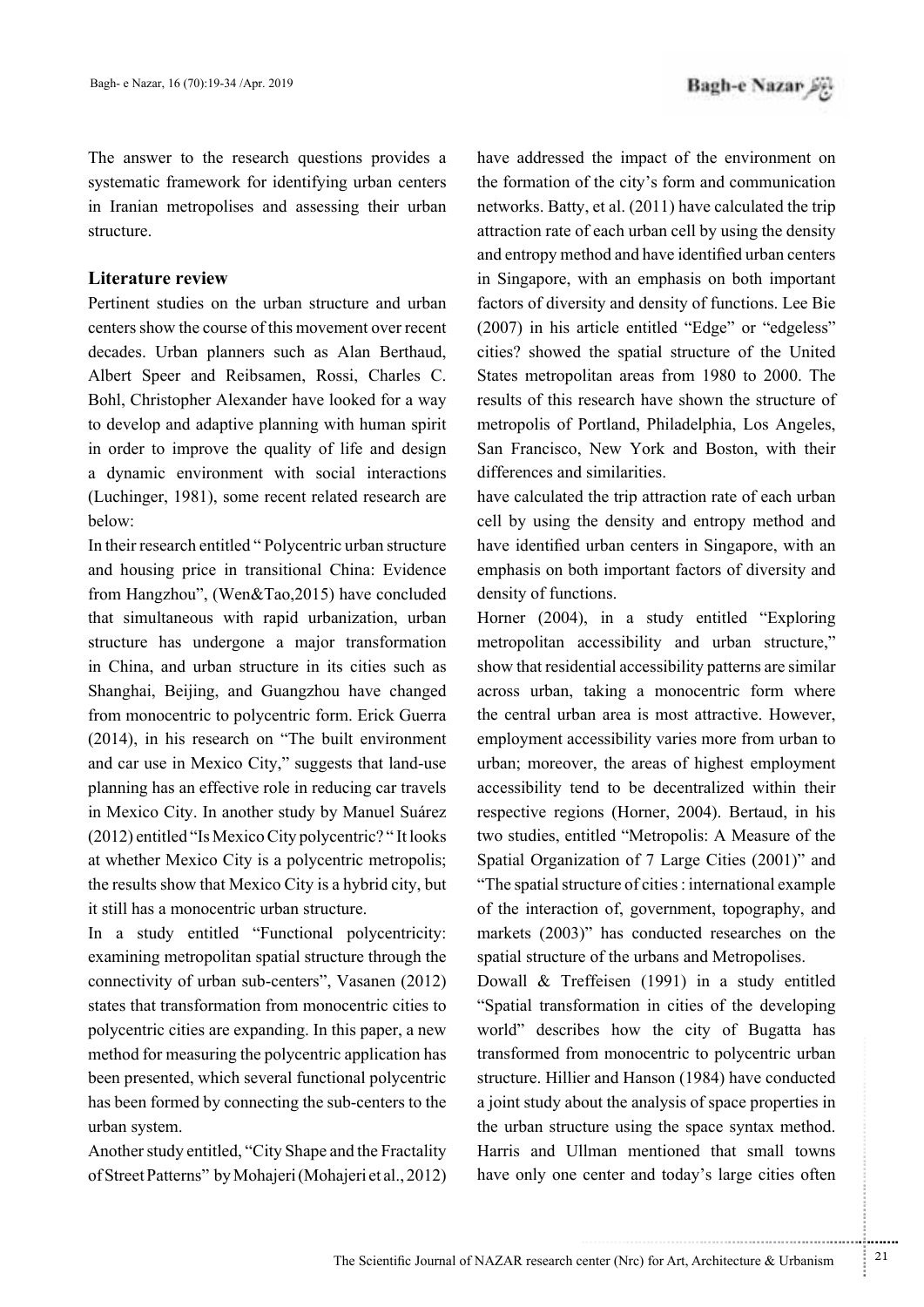have several centers based on the Multiple nuclei model (Harris  $& Ullman$  1945) and the formation of these centers within cities can be made possible by transportation routes. According to this pattern, centers located at the intersection of the main city routes have access to the majority of the city's population. Industrial areas, recreational facilities, schools, universities, and cemeteries attract the population, that has created a new urban center.

The evolution of investigation in urban structure transformation shows that it has been transformed from monocentric form to polycentric form and often the formation of new urban centers has taken place on the basis of the role of social, economic and communication functions; but in previous studies, this issue has not been addressed. Therefore, this study is an attempt to identify urban centers using a suitable method has been transformed from a centralized single central shape.

# **Theoretical Framework**

............................................................

Centrality is an important concept in urban studies, which involves behavioral tendency to concentrate and attendance in the central regions (Latham, McCormack, McNamara & McNeill, 2008). This concept has been dealt with by two approaches: the subjective approach and the objective approach  $(Yaotian \& Ying, 2018: 136)$ . The subjective approach is mainly based on the psychological knowledge of the inhabitants about the urban center, in which the center is the most pivotal and fundamental part of an urban, or it is a definite activity hub such as a day care center, a shopping center or a medical center (Merriam-webster, 2018). But in an objective approach, data (e.g. population density, building density etc) extracted from the city is used. In recent decades, metropolises have experienced a variety of development and have become increasingly and continuously transformed from a centralized form into a polycentric form, and urban centers as one of the main elements in the structure of the urban, in many ways, are different from other areas in the urban, This decentralized phenomenon is gradually

emerging around the world.

Greene  $(1977)$  states three possible scenarios lead to the structure of a polycentric urban (Salahi Moghadam, Soltani & Parolin, 2017). The first scenario shows that industries and manufacturers outside of the (CBD) are creating a center and are interested -in having access to import and export nodes . In the second scenario, the formation of sub-centers in the suburbs begins by middle-income and high-income households, and then regional market enterprises, in particular shopping and employment centers, are formed around it. The third scenario involves the expansion of an urban area that overcomes smaller cities around it and they fall inside the metropolitan area or urban area, which are referred to below as examples.

Polycentric urban are visible in vast areas in Asia, in which there is a rapid economic growth and development, such as China, whose metropolitan areas are emerging through the country (Wu,  $1998$ -Xueqiang & Si-ming, 1990- Yue, Liu & Fan, 2010). In Europe, the polycentric transformation is notable in many regions, Hall and Pain confirmed this claim by examining and comparing the eight regions of the southeast of England, Rheinstedt (Holland), central Belgium, Rhine and Ruhr, the main Rhine, the European Metropolitan Region (EMR) The northern Switzerland, the Paris region and the big Dublin area (Hall  $& Pain, 2006$ ).

Hull and Pin confirmed the claim by examining and comparing the eight regions of the southeast of England, RhineStadt (Holland), central Belgium, Rhine and Ruhr, the Rhine Main, the European metropolitan area (EMR) of Switzerland, the Paris region and the Dublin Main District (Ibid).

The polycentricity can be the result of planning or self-organizing, some poly center cities like Singapore, (Field, 1999) or Shanghai are planned before (Ziegler,  $2005$ ), and some of them, like the great Jakarta region, is gradually formed by changing the program at various historical stages (Hudalah and Firman, 2012), and other, like Guangzhou and Shenzhen, have been developed as a result of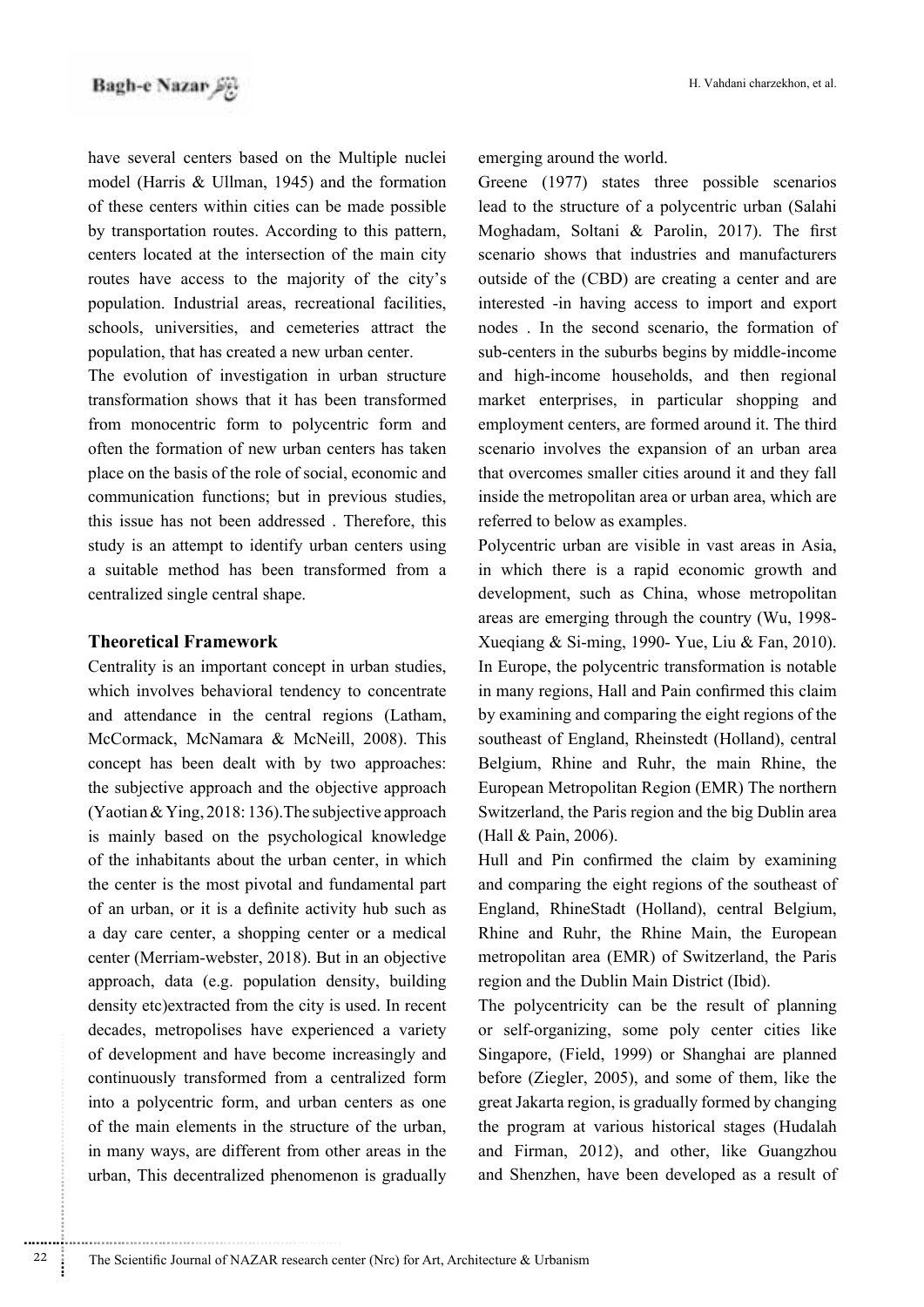specific urban policies (Fulong, 1998) and another group, such as London and many other European cities, have been shaped by planning from the top to bottom as well as self-organized (Hall  $& Pain, 2006$ ). Identification of urban centers is one of the issues that always has been the subject of many urban planners; Speck  $(2012)$  believes that in the identification method based on objective measurement, an urban center is a place in which people have social, economic, political and cultural life, so it can be defined from three perspectives: population, activity and physical characteristics (Speck, 2012 and Yaotian & Ying, 2018). The characteristics of the 65 urban centers in the United States are described by the above indicators (Malizia  $\&$  Song, 2015). Some thinkers consider shopping centers as a center in the city (Gregory, Johnston, Pratt  $\&$  Whatmore, 2011) and others believe that the Central Business District (CBD) is an urban center, which offers goods and services to the surrounding area as an example of centrality (Latham, et al.,  $2008$ ) and some authors believe that the city has a central business center (CBD), regional center, city center and neighborhood center, which, according to Filion and Bunting, ranked retail outlets in the city (Filion & Bunting, 1991), also, the urban centers and its range are of great importance in terms of scale, morphology, activity, and vitality. Yang uses the Murphy Index to Identify the urban centers  $(CBDs)$  and sets the areas with the highest public service index as the urban center area in China (Yang & Shi, 2014).

The activities that turn the city into a center are as follows: 1. Bank 2. Branche of important chain stores 3. High school 4. Hospitals 5. Cinemas 6. Weekly newspapers. Centers have different meanings in terms of their population and function due to the range of activities that offer .Therefore, higher-level centers provide more specialized functions and for this reason, they can be identified with a larger functional area and the sphere of influence that attracts their population and the importance of cities and centers in the system of "central place theory" is generally Bagh-e Nazar

based on the density and diversity of activities and population; therefore, due to the theoretical basis and research background, the structure of polycentric urban and urban centers can be examined based on two complementary indicators: morphological index and functional index (EPSON, 2004, Green, 2007, Goei De, et al, 2010; Davoudi, 2003; Meijers & Burger, 2010), and each of which has variables.

Table 1 shows the indicators and variables for measuring the transformation and identification of urban centers. In this paper, the according to Fig.  $2$ and Table 1, the indicators and variables required to identify and analyze the transformation of urban centers in Metropolis of Tabriz are shown.

According detailed above, the transformation in the structure of the urban takes place in two ways: one is the transformation through top-down coding programs, and the other is the natural transformation that is driven by forces. Transformation in the first case can be controlled and supervised while in the second case it can not. Most of the transformations in the structure of the urban and the resulting issues are due to the second state, Figure 1 shows the cycle of the creation or transformation of urban centers in metropolitan areas, also according to the basic principles of the central place theory  $(CPT)$  and definitions of urban centers, two important issues are identified in the identification of urban centers: one is the density of goods and services where residents are attracted there, and the other is the variety of activities and functions that as a result, the functional diversity of urban land use is obtained; in other words, in the urban, the center is a space and place, which has at least two features of density and diversity.

## **Methodology Research**

This research is is a theoritical- practical and applied research. Data were gathered through surveying and docments for the descriptive-analytical method and GIS is used to describe and analyze data and maps. In this paper, the research area is Tabriz metropolis centers with urban and intra-urban functional scales, which attempts to investigate the features of the

.......... ....... ........ ........... ...... ....... ........ .......... ...........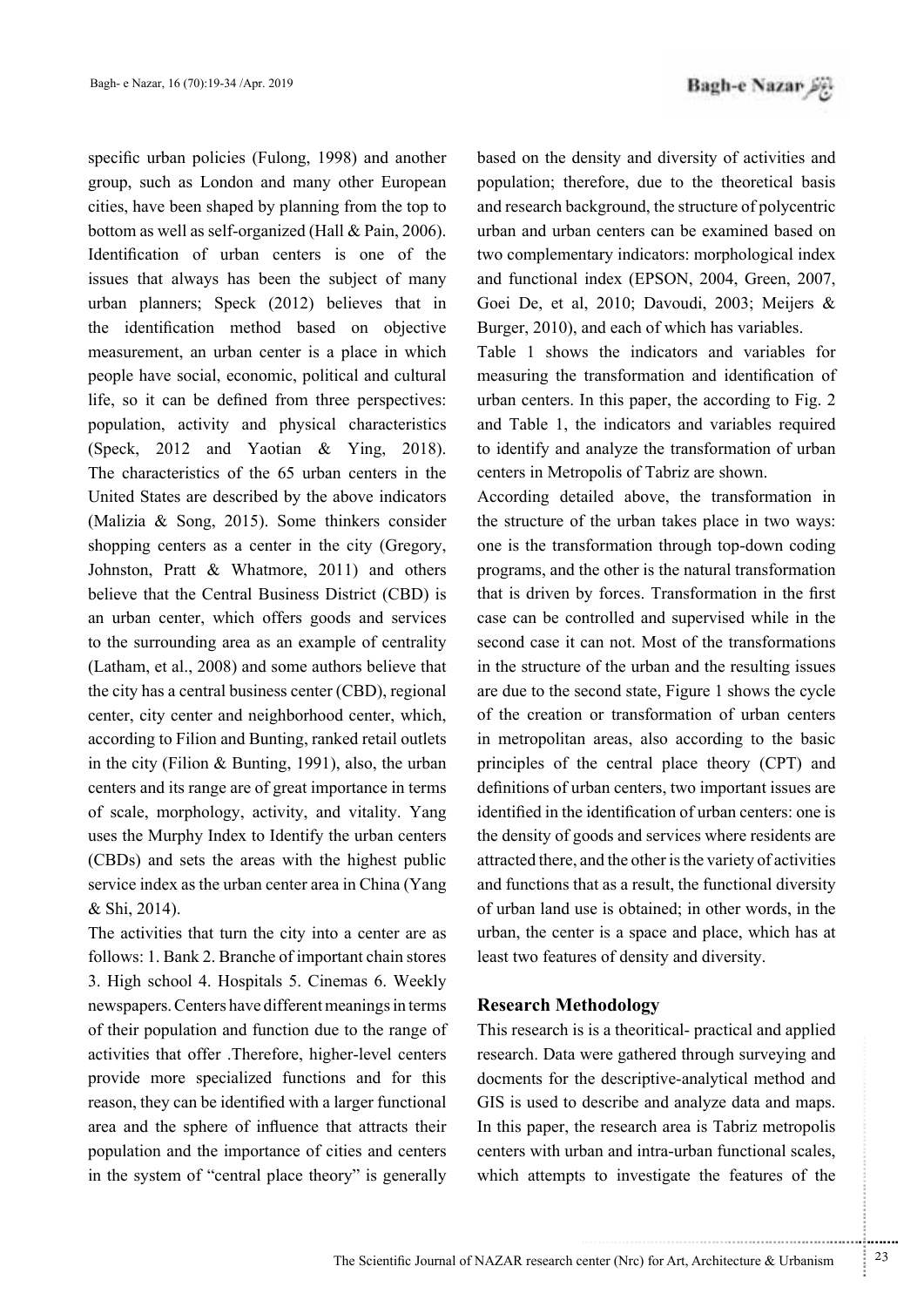| Indicator       |                                | functional |           |      |                                     |              | morphological |      |                     |  |  |
|-----------------|--------------------------------|------------|-----------|------|-------------------------------------|--------------|---------------|------|---------------------|--|--|
| <b>Variable</b> | Functional Population<br>scale |            | diversity | role | Functional Functional Communication | Connectivity | Position      | Size | Building<br>density |  |  |

Table 1. Indicators and variables for assessing the transformation and identification of urban centers. Source: authors.



Fig. 1. The cycle of creation or transformation of urban centers in metropolises. Source: authors.

urban centers exclusively and their transformation and impacts on the structure of this metropolis inclusively. This is an interpretative research and it dose not intend to test a hypothesis, and its main objective is to answer the research questions and optimization the method of identifying urban centers. Despite the importance of urban centers in the structure of urban, they have not been systematically studied. One of the major problems of urban centers is the data gathering and the accuracy of them. However, despite the lack of extensive studies, in the past decades, researchers in Iran and other countries have carried out different studies on the methodology of identifying urban centers. In most studies, especially in China, metropolis centers have been investigated by using Big Data (Long and Shen,  $2015$ ), and in some cases, they have done by Open Data, which is not possible in Iranian metropolises for various reasons

Therefore, it is necessary to use an appropriate

method to identify urban centers according to their conditions. The model of Batty et al. (2011) has been used in this research, which emphasizes two important factors of diversity and density. Each of them has advantages and disadvantages, which seems to be a better result of their integration, in addition, in the mentioned studies, diversity is considered for different land-uses. But the density was considered merely for the trip attraction and it merely worked trips in the study of Batty, et al.  $(2011)$ . This problem is considered as a scientific gap in the field of urban structure and urban centers studies, to overcome this scientific gap the model of Batty et al. has been optimized and the ability of any land use and activity has been used to measure the travel attraction during peak hours which has several advantages:

1. All trips are considered and merely work trips are not considered;

2. The fairly detailed information is derived from the amount of travel attraction for each land use and activity,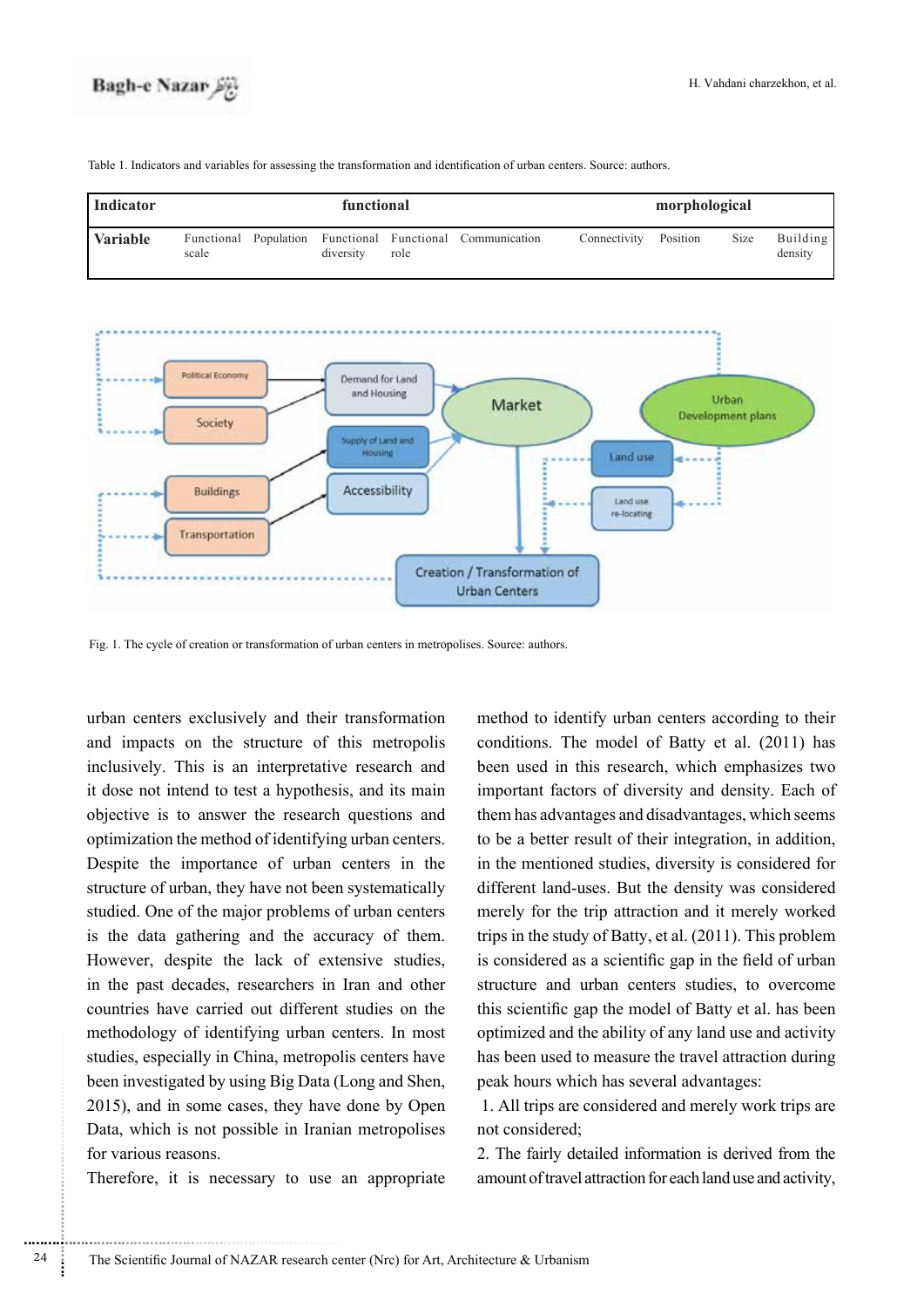in which case no advanced equipment is required;

3. This method can assess the impact of activities on transforming a location into an urban center.

This article attempts to identify and measure the extent of transformation and the formation of urban centers and the general transformation of the city in terms of centrality, as well as the geographical distribution of urban centers in Tabriz metropolis, in order to determine the extent of anomalies in the development and expansion of urban centers to be recognized. Fig. 2 shows the identification process of urban centers. Based on the subject and purpose of the paper, the measurement method of urban centers includes:

### **• Calculate the density**

Density is a term that shows the relationship between a certain area and the number of people who are in or out of the area. (Forsyth et al.,  $2003$ :  $679$ : Forsyth et al., 2007: 997). Density can be defined as a measurement system that can mathematically and simply calculate the number of people at a given level of land as a population density or the amount of infrastructure located at a certain level of land as a building density. (Seifolddini, 1999: 125 and Azizi,  $2004$ : 21). Density has dimensions related to each other and measures the magnitude and intensity of focused human activities in a spatial unit (Cervero & Kockelman ,1997 - Hess, Vernez Moudon & Logsdon  $2001$ ).

Density is measured by the number of trips attracted at a specified level unit at a certain time, and the the level and point that has the greatest potential for trip attraction are defined as a center, which is calculated by a trip attraction equation. However, using the number of trips that have been attracted to the city centers, it is possible to determine the place of the attraction of the highest number of trips, or the density and accumulation of trips, which is obtained by using the density equation.

### **• Diversity calculation**

Measuring diversity is used to find out how different types of activities mix together (Ibid). An entropy method is used to identify urban centers within certain limits and analyzes and quantifies the transformations over a period of time.

## **Ranking the Centers**

For ranking the centers, absolute values are converted and normalized, the easiest way to do this is to compare the rank of each center with the maximum score earned, which is the highest rank or most entropy at close proximity to 1. Using the rating method, the characteristics of all urban centers were compared and evaluated.

### **• Integration of Density and Diversity**

Density and diversity are two complementary indicators that refer to the spatial distribution of activities, where any place has the greatest centrality indicator; therefore, it is indicative of its centrality and vice versa. To integrate two components of density and diversity, they must be converted into a function. Table 2 shows the density and diversity, ranking and Integration of the density and diversity of activities in urban centers.

# **Introducing the Case Study**

The metropolis of Tabriz is the center of East Azarbaijan province, and it is located in the geographical coordinates of 46 degrees and 18 minutes east and 38 degrees 4 minutes north latitude from the Greenwich meridian. This metropolis is surrounded by the Aoun bin Ali mountains from the north and east and by the Sahand mountains from the south and it is limited from the west with a gentle slope to the Urmia Lake and has an area of about 33037.8 hectares

Tabriz has experienced different demographic changes that can be considered as one of the driving forces behind the development and transformation of the structure of metropolis. Table 3 shows the demographic changes from 1956 to 2016.

In the master plan of Tabriz in 1970, it with an approximate area of 2310 hectares, was integrated into planning. In 1980 according to the detailed plan of Tabriz, this urban with an approximate area of 3866 hectares was divided into 12 urban districts

.......... ....... ........ ........... ...... ....... ........ .......... ...........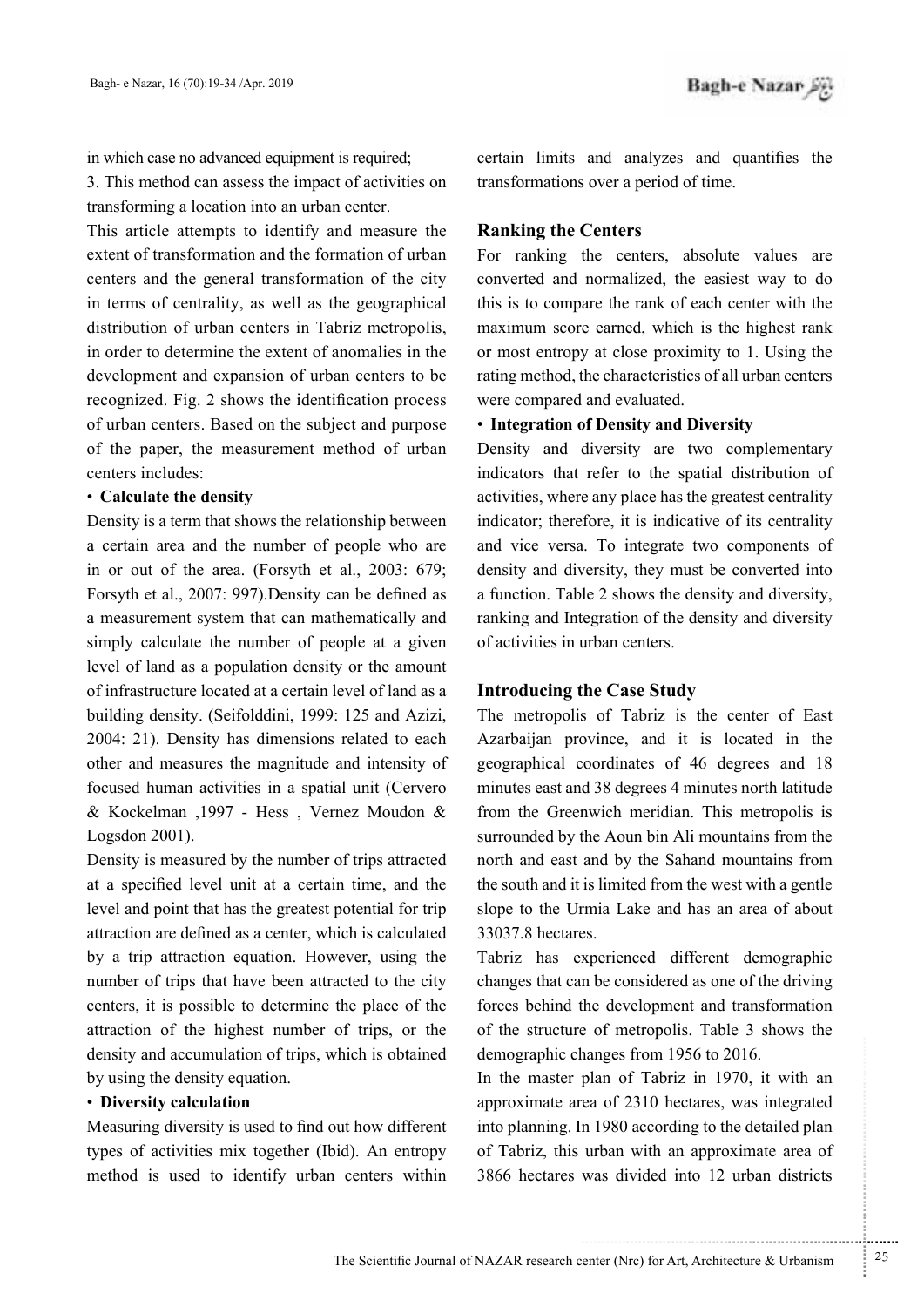# **Bagh-e Nazar**



Fig. 2. The identification process of urban centers. Source: authors.

Table 2. Calculation the density and diversity, ranking and integration of density and diversity of activities in urban centers. Source: Markaz- e amar-<br>e Iran, 1996; 2006; 2011; 2016.

| $D(x - 1, y + 1)$                                        | $D(x, y + 1)$                                                                                                                 | $D(x + 1, y + 1)$                                                                                                         | $E(x - 1, y + 1)$                                             | $E(x, y + 1)$                                | $E(x + 1, y + 1)$ | Calculation                                    |
|----------------------------------------------------------|-------------------------------------------------------------------------------------------------------------------------------|---------------------------------------------------------------------------------------------------------------------------|---------------------------------------------------------------|----------------------------------------------|-------------------|------------------------------------------------|
| $D(x-1,y)$                                               | D(x, y)                                                                                                                       | $D(x+1, y)$                                                                                                               | $E(x-1, y)$                                                   | E(x,y)                                       | $E(x+1, y)$       | the density                                    |
| $D(x - 1, y - 1)$                                        | $D(x, y - 1)$                                                                                                                 | $D(x + 1, y - 1)$                                                                                                         | $E(x-1,y-1)$                                                  | $E(x, y - 1)$                                | $E(x + 1, y - 1)$ | and diversity                                  |
| $R_{b}(x-1, y+1)$                                        | $R_{p}(x, y + 1)$                                                                                                             | $R_{D}(x + 1, y + 1)$                                                                                                     | $R_{g}(x-1, y+1)$                                             | $R_{R}(x, y + 1)$                            | $R_{R}(x+1, y+1)$ | Ranking                                        |
| $R_{\rm p}(x-1,y)$                                       | $R_p(x, y)$                                                                                                                   | $R_{\rm p}(x+1,y)$                                                                                                        | $R_{R}(x-1, y)$                                               | $R_{R}(x,y)$                                 | $R_{g}(x+1,y)$    |                                                |
| $R_p(x-1, y-1)$                                          | $R_{\rm p}(x, y - 1)$                                                                                                         | $R_0(x + 1, y - 1)$                                                                                                       | $R_{R}(x-1, y-1)$                                             | $R_{R}(x, y - 1)$                            | $R_{R}(x+1, y-1)$ |                                                |
| $R_{\rm D}(x-1, y+1)$<br>$R_p(x-1,y)$<br>$R_p(x+1, y-1)$ | $R_{\rm p}(x, y + 1)$<br>$R_{D}(x, y)$<br>$R_{\rm p}(x, y-1)$<br>$R_{R}(x-1, y+1)$<br>$R_{R}(x-1, y)$<br>$R_{\rm g}(x-1,y-1)$ | $R_{p}(x+1, y+1)$<br>$R_{\rm p}(x+1,y)$<br>$R_p(x + 1, y - 1)$<br>$R_{R}(x, y + 1)$<br>$R_{R}(x, y)$<br>$R_{R}(x, y - 1)$ | $R_{R}(x + 1, y + 1)$<br>$R_{R}(x+1, y)$<br>$R_{r}(x+1, y-1)$ | $C(x, y) = R_D(x, y) * R_E(x, y)$<br>C(x, y) |                   | Intergration<br>of density<br>and<br>diversity |

(Marjan Consulting Engineers, 1359: 185).During the preparation of the development plan, between the

years of 1371-1374, the city was divided into four urban regions based on two horizontal axes (Imam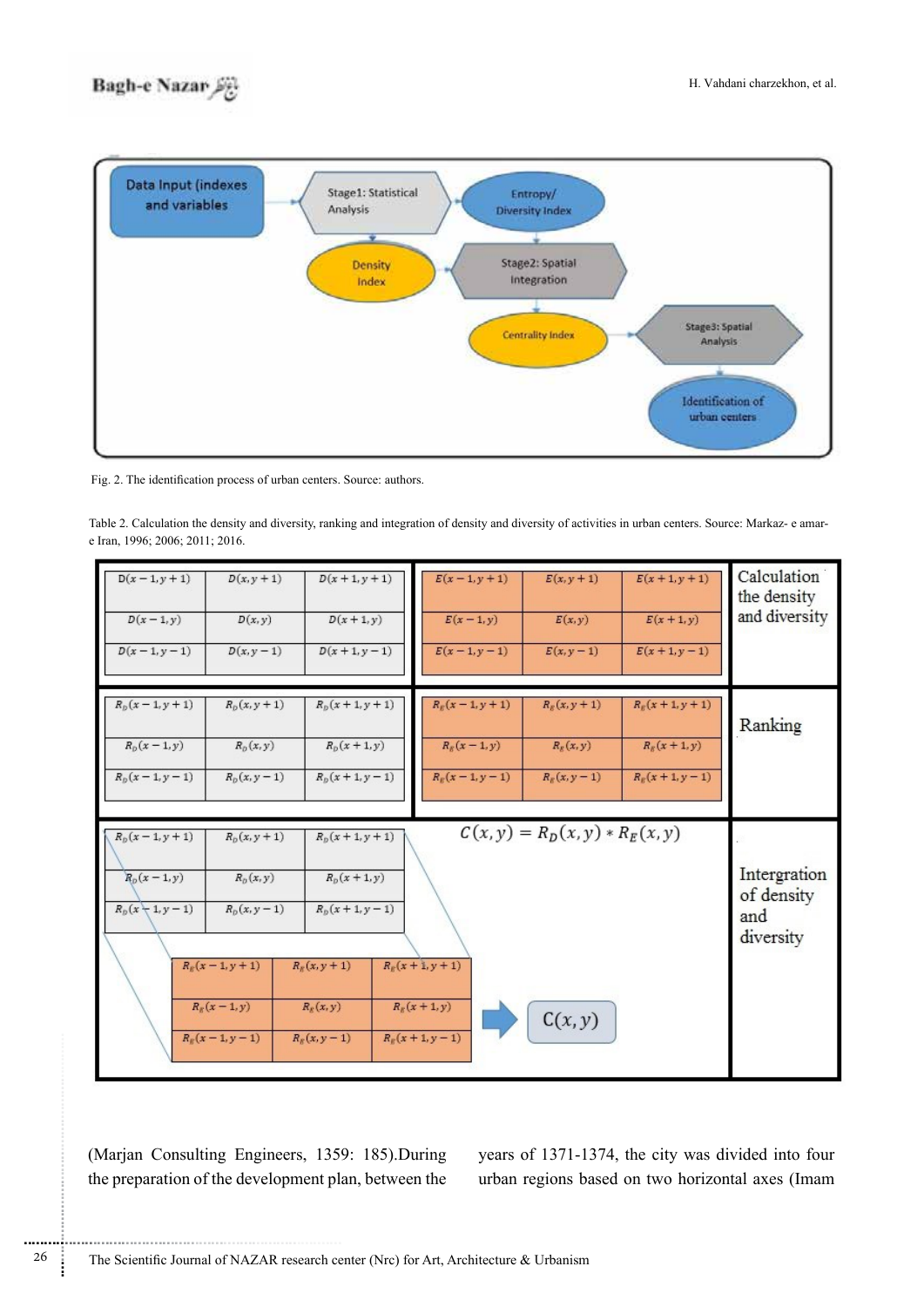|                             | 1956   | 1966   | 1976   | 1986   | 1996    | 2006    | 2011    | 2016    |
|-----------------------------|--------|--------|--------|--------|---------|---------|---------|---------|
| <b>Population</b>           |        |        |        |        |         |         |         |         |
| <b>Regions</b>              |        |        |        |        |         |         |         |         |
| <b>Region1</b>              |        |        |        |        |         | 314071  | 212206  | 218647  |
| <b>Region2</b>              |        |        |        |        |         | 280261  | 169047  | 196507  |
| Region3                     |        |        |        |        |         | 327799  | 243400  | 229474  |
| <b>Region4</b>              |        |        |        |        |         | 301561  | 316126  | 315138  |
| <b>Region5</b>              |        |        |        |        |         | 65092   | 92274   | 126124  |
| <b>Region6</b>              |        |        |        |        |         | 24627   | 94897   | 98910   |
| Region7                     |        |        |        |        |         | 48454   | 143460  | 155872  |
| <b>Region8</b>              |        |        |        |        |         | 17070   | 28700   | 29384   |
| <b>Region9</b>              |        |        |        |        |         | -       | 324     | 634     |
| Region10                    |        |        |        |        |         | -       | 187958  | 194564  |
| <b>Tabriz</b><br>metropolis | 289996 | 403413 | 597976 | 971482 | 1191043 | 1378935 | 1494998 | 1558693 |

Table 3. Population Changes in Metropolis of Tabriz from 1956 to 2016. Source: Statistics Center. Population and Housing Census, 1956-1966-1976-1986-1996-2006-2011 and 2016.

Khomeini street) and vertical axis Sharyati street) (Arseh Engineers Consulting, 1995: Vol. 18.1).

In the Development Plan of Tabriz in 1995, this urban had 14,000 hectares and it was divided into 9 urban regions, each region was divided into  $3 - 5$ zones and each zone was divided into neighborhoods with  $10,000$  persons (Ibid., 50-51). In 2016, the area of the metropolis of Tabriz increased to 33037.8 hectares. Currently, this metropolis was divided into 10 urban regions. In recent years, Tabriz has a big transformation in the rate of construction, which is one of the factors that have transformed the structure of urban in the last decade. Table 4 shows the quantity and the area of the issued construction permits from 2010 to 2015 in Tabriz Metropolis  $(Table 4)$ .

### **findings Research**

# **• Identification of urban centers**

One of the main objectives of this paper is to identify urban centers based on a scientific method that responds to the need of the urban planning profession for preparing urban development plans and fill this scientific gap; with regard to the identification process of urban centers as shown in Fig. 1, the urban centers of Tabriz metropolis were

identified based on two main characteristics of the functional density and functional diversity and usage of these two important features simultaneously. In this paper, urban centers refer to the areas where the functional scale of the centers is urban and inter-urban scale and have two important features of density and diversity of activities simultaneously, accordingly, in order to identify the urban centers of the Tabriz metropolis, first, the areas of activity, function and major land use in the urban and intera urban scale were identified through the land use system (LBCS). Then, the quations of trip attraction, density and diversity, their integration and location and weight of each of them were specified by using the Fishnet method in the GIS (ArcGIS), (maps  $1$  and  $2$ ). Finally, by using the method of Kriging and Hotspot, urban centers boundaries in four main centers of the Tabriz metropolis were identified as follows: 1- The traditional Bazaar district 2- Abrasan and Tabriz University 3- Valiasr 4-Baghmishe and Shahid Fahmideh. Map 3 shows the location of the main urban centers in Tabriz metropolis.

# • Spatial distribution of urban centers and spatial transformations of urban structure of **metropolis Tabriz**

According to the results, urban centers identified in

.......... ....... ........ ........... ...... ....... ........ .......... ...........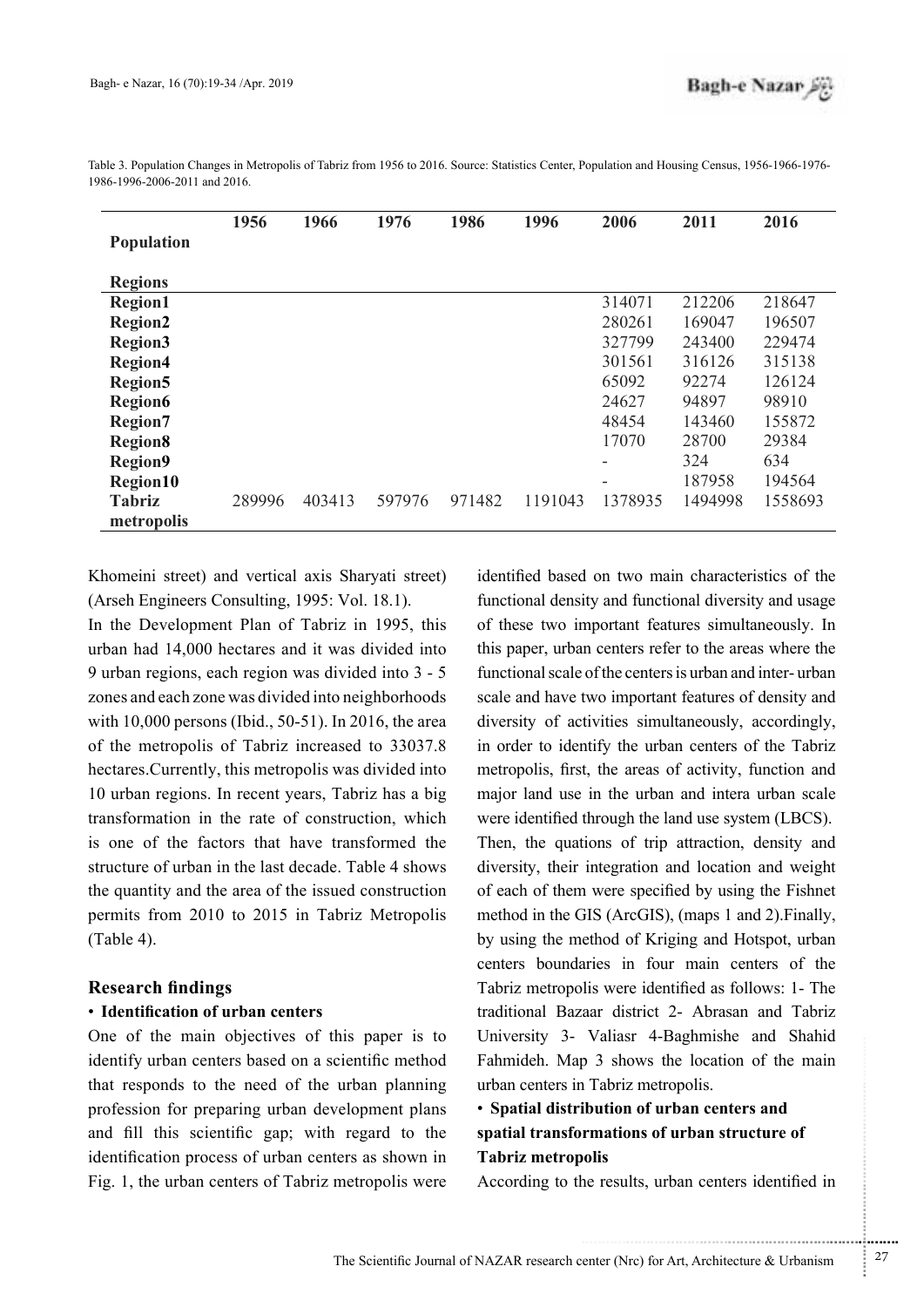

Region4

Region5

Region6

Region7

Region8

Region9

Region10

Tabriz metropolis 1.59

677

 $\overline{363}$ 

 $\overline{Y}Y\overline{Y}$ 

 $\overline{\mathbf{w}}$ 

 $\Lambda$ 

 $\overline{501}$ 

 $\overline{f(\tau)}$ 

**ATAFA** 

6833

 $713977$ 

 $\overline{YY}$ 

 $1.556$ 

 $777A$ 

187477

 $5.51966$ 

 $1.5V$ 

 $\overline{rsk}$ 

 $\overline{555}$ 

 $\overline{155}$ 

 $\overline{\mathbf{r}}$ 

 $\overline{\tau\tau}$ 

**FATS** 

 $539853$ 

**FYIVE** 

76V199

647877

174477

 $T - 50V$ 

 $193013$ 

 $\frac{1}{27} \frac{1}{27} \frac{1}{27} \frac{1}{27}$ 

| Issued  | 2010   |                   | 2011       |                   | 2012       |                   | 2013       |                   | 2014     |                   | 2015       |                   |
|---------|--------|-------------------|------------|-------------------|------------|-------------------|------------|-------------------|----------|-------------------|------------|-------------------|
| primets | Number | Area              | Number     | Area              | Number     | Area              | Number     | Area              | Number   | Area              | Number     | Area              |
|         |        | (m <sup>2</sup> ) |            | (m <sup>2</sup> ) |            | (m <sup>2</sup> ) |            | (m <sup>2</sup> ) |          | (m <sup>2</sup> ) |            | (m <sup>2</sup> ) |
| Regions |        |                   |            |                   |            |                   |            |                   |          |                   |            |                   |
| Region1 | 771    | 51664             | <b>FFA</b> | F1-YFT            | <b>A18</b> | <b>FRATTE</b>     | F4F.       | 418853            | 797      | <b>FYF 187</b>    | ٢۵٠        | 799777            |
| Region2 | 676    | <b>4383Y4</b>     | <b>PFR</b> | <b>FAFA-T</b>     | <b>AGF</b> | <b>AYIGAE</b>     | <b>VER</b> | <b>AP ITET</b>    | 663      | <b>VET159</b>     | <b>FYY</b> | <b>A118AF</b>     |
| Region3 | ችሉዎ    | አ - ፆዕና ተ         | ۶۲۹.       | 7.31.77           | ۷۲۴.       | 496158            | ۷۲۲.       | 415885            | $\Delta$ | ነን የተማ            | ተልለ        | <b>ነናል</b> ነሃዖ    |

 $11 - Y$ 

**YTS** 

 $\overline{v}$ 

 $\overline{\tau}$ 

 $\overline{11}$ 

 $\overline{\mathcal{M}}$ 

 $\overline{\tau\tau\overline{\tau}}$ 

 $\overline{\mathfrak{F}}$ 

 $55555$ 

r ivv

16668

1Y146F

 $13537$ 

 $7.54$ 

199849

Flatvar

रा

VY4

 $\overline{v}$ 

 $\overline{Y}$ 

 $\overline{115}$ 

 $\overline{\mathbf{z}}$ 

٣۵٧

**FF 98** 

48.544

**TOAVVY** 

**TTATFF** 

14.977

 $553V$ 

**TYAYA1** 

 $77 \lambda P \Delta 77$ 

 $\overline{\mathcal{N}}$ 

٨Ÿ

 $\overline{\mathbf{r}}$ 

۵۵

ररर

 $\overline{\gamma \cdot \mathfrak{s}}$ 

 $\overline{175}$ 

 $\overline{\tau}$ 

 $\overline{v}$ 

 $\overline{7\lambda77}$ 

3668 - 6

**12445** 

 $79.977$ 

 $199905$ 

118447

 $17 - 771$ 

ነአዖ ነፕል

**TYFAF19** 

 $\overline{\Delta\Delta Y}$ 

٣W

**YAF** 

 $\overline{\gamma\gamma\overline{r}}$ 

 $\overline{\mathsf{v}_\Delta}$ 

 $\overline{\mathbf{z}}$ 

۲۵۱

67.87

**X183.6** 

**787741** 

156166

 $15177V$ 

**FFATA** 

 $117711$ 

 $18 - 156$ 

 $17.1717$ 

Table 4. The number and area of construction permits from 2010- 2015 in Tabriz metropolis. Source: Statistics of the Metropolitan Municipality of Tabriz from 2010-2011-2012-2013-2014 and 2015.



Fig. 3. The distribution of activities and functions in Tabriz metropolis. Source: authors.

Tabriz metropolis are multifunctional based on the then they are shaped by the influence of economic division of social labor -and not monofunctionaland geographic factors, and the urban structure is continuously developing to the eastern and northeastern regions and these centers have mutual

............................................................

interactions. This study show that the urban structure of Tabriz has expanded to the eastern and northeast suburbs. Its reasons refer to large lands where located in mentioned areas with out any administrative and legal barriers compared to the central fabric of this metropolis, which is attractive to investors for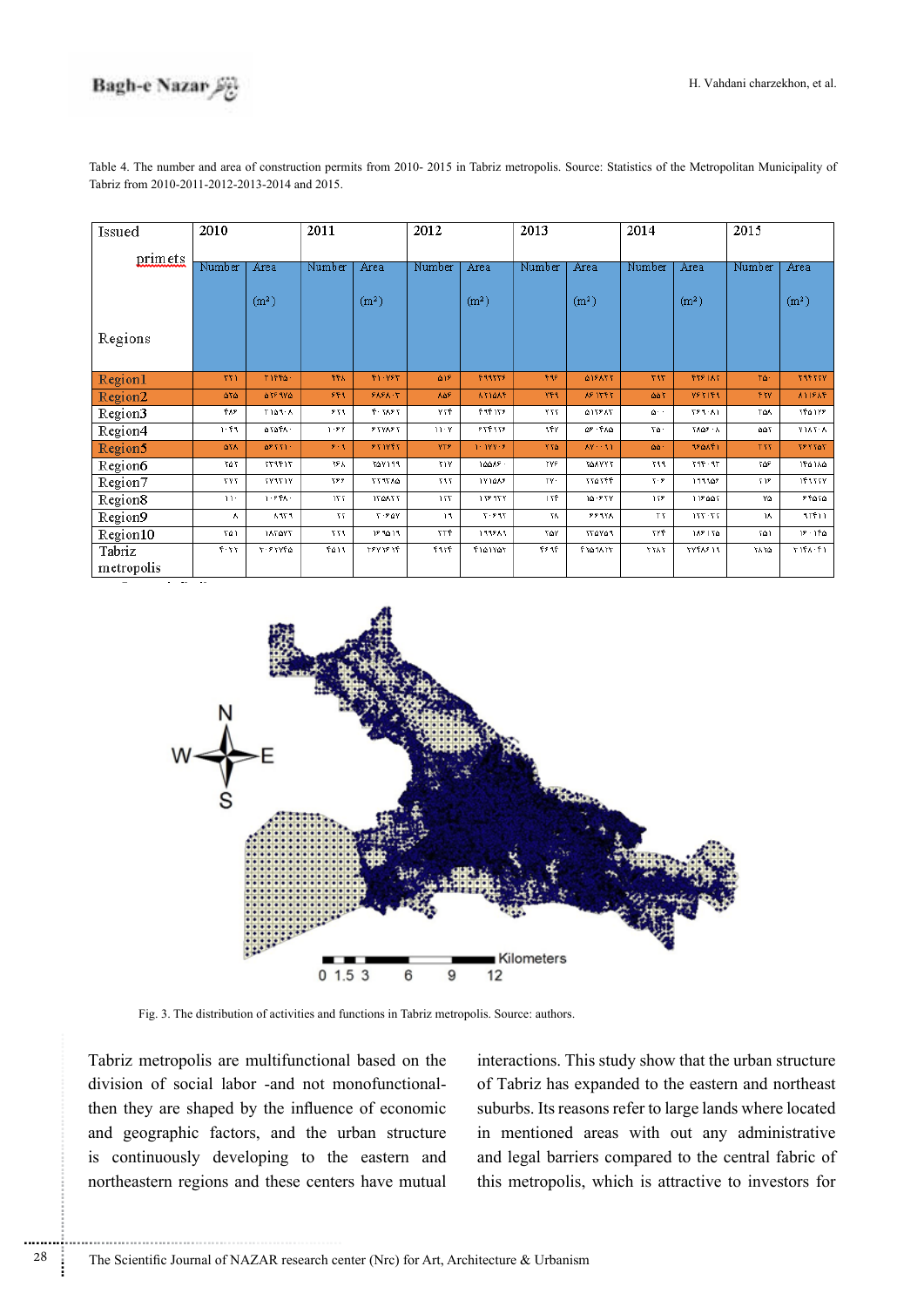

Fig. 4. The integration of functional density and functional diversity in Tabriz metropolis. Source: authors.



Fig. 5. The location of the main urban centers in Tabriz metropolis. Source: authors.

.......... ....... ........ ........... ...... ....... ........ .......... ...........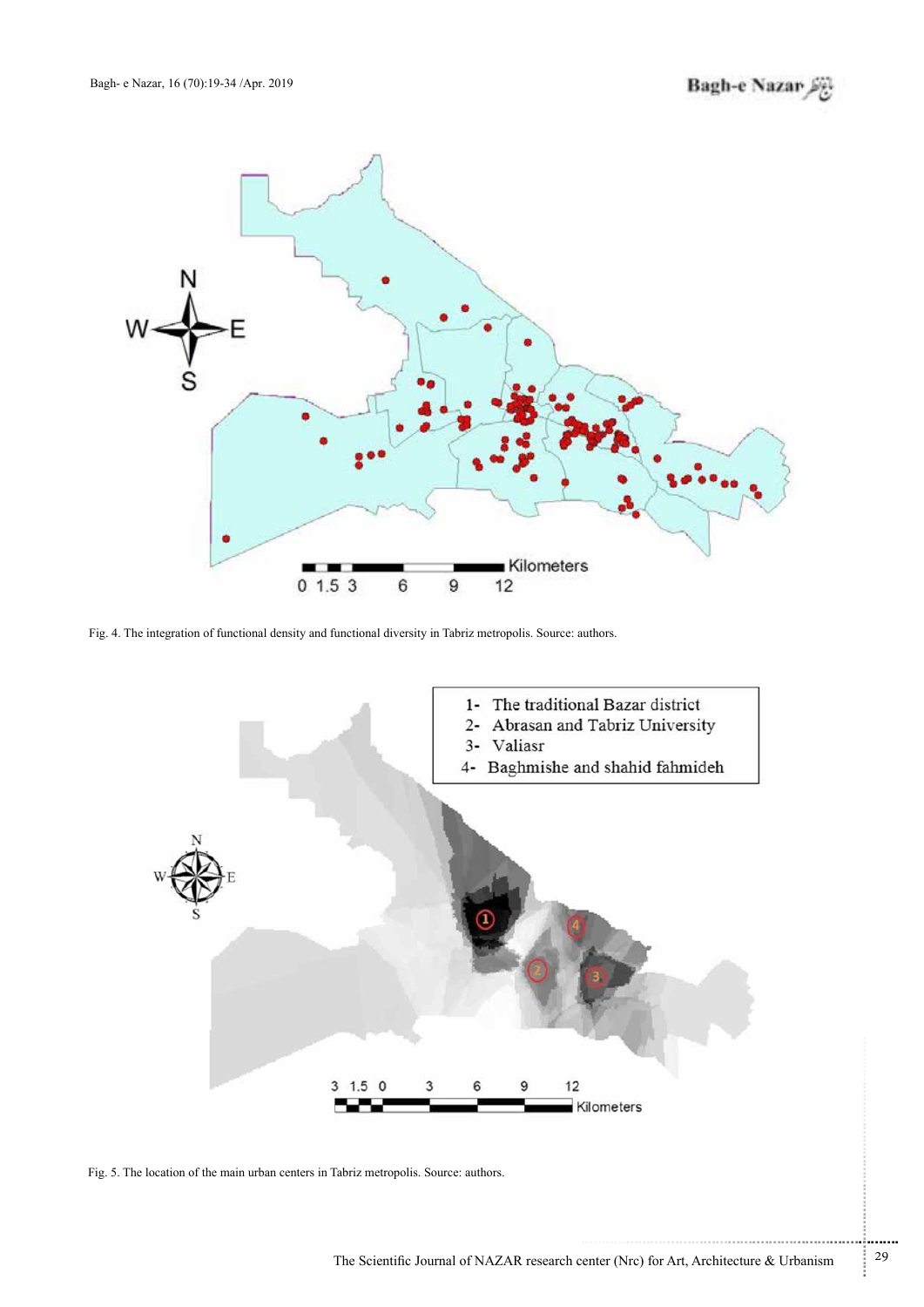## .construction

The results of such actions have led to eliminating the central neighborhoods and the creation of new centers and neighborhoods around this metropolis in the eastern and northeastern parts. In the long term, such actions would have adverse effects on the central parts of the metropolis. The results of the analysis of urban centers in this metropolis show that the distribution of these centers in the metropolitan area is not normal, which has led to numerous physical, infrastructural, social and economic problems. Diagram 2 shows the distribution of urban centers at the metropolis of Tabriz.

According to the above diagram, as well as Fig.  $7$ , which is used to check the normal distribution of data, , a normal line is depicted as a norm of normal distribution, as far as the points representing the data (metropolis centers) are closer to this line and the proximity of the distribution of the centers shows the normal distribution, and vice versa, when the points of the urban centers of the metropolis are far from the normal standard line, they will have no normal distribution. Diagram  $3$  (Polt Q-Q) shows the normal distribution of urban centers in Tabriz metropolis.

## **Discussion**

............................................................

The present study examines a way of identifying metropolis centers of Tabriz and their impact on the urban structure to take a step towards the model building in the urban structure in the metropolises and it seeks to discover the "spatial distribution of urban centers" and its impact on the structure of .urban

The findings of this paper show that the formation of new urban centers in Tabriz metropolis during 1970-2018 was based on the expansion of the metropolis to the east and northeast suburbs according to the second scenario of Green  $(1977)$ , where the middle and high-income households, firms, shopping malls, and employment have been formed around it. The spatial distribution of new urban centers in just one direction of the structure reflects the imbalance and inadequacy of space in the urban, which has caused

many problems., Available studies on urban centers, have focused on identifying urban centers on different scales and specifying the main element of the urban structure, and they have concluded that the urban structure of future metropolises will be polycentric and all of them are moving towards decentralization and polycentric form, and the results of this study confirm the claims of mentioned studies.

Previous studies in urban centers identification have often sought to describe urban centers based on the subjective approach and used less than objective methods, and methodologically they have failed to predict the formation of urban centers and also they have failed to determine their impact on the structure of the urban, some objective studies (such as Batty) only work with accurate data (Big) and Open data), otherwise they will not be able to describe and analyze the existing urban centers in Iran, the present research, while filling the scientific gap, has the potential to analyze the proposed centers in urban development plans and how can these centers influence them. As mentioned above, the model of Batty et al. is considered as the basic model and method in this paper, that needs to optimize. This study has attempted to overcome the shortcomings of this model and to optimize it based on the characteristics of Iranian metropolises. In this research, two factors of functional density and functional diversity have been used in identifying urban centers.

The density in this paper is the number of referrals and users of a specific range that is derived from other densities and related to each of them. Getting travel density requires accurate data and information about the amount of travel attraction and travel types, this has been addressed in developed countries with regard to the their infrastructures, but in our metropolises, because of the lack of facilities for data gathering, it is not possible, The proposed method in this paper has eliminated it. Considering that each index of density and diversity is associated with specific physical and functional characteristics, the center's mean is a place that has both functional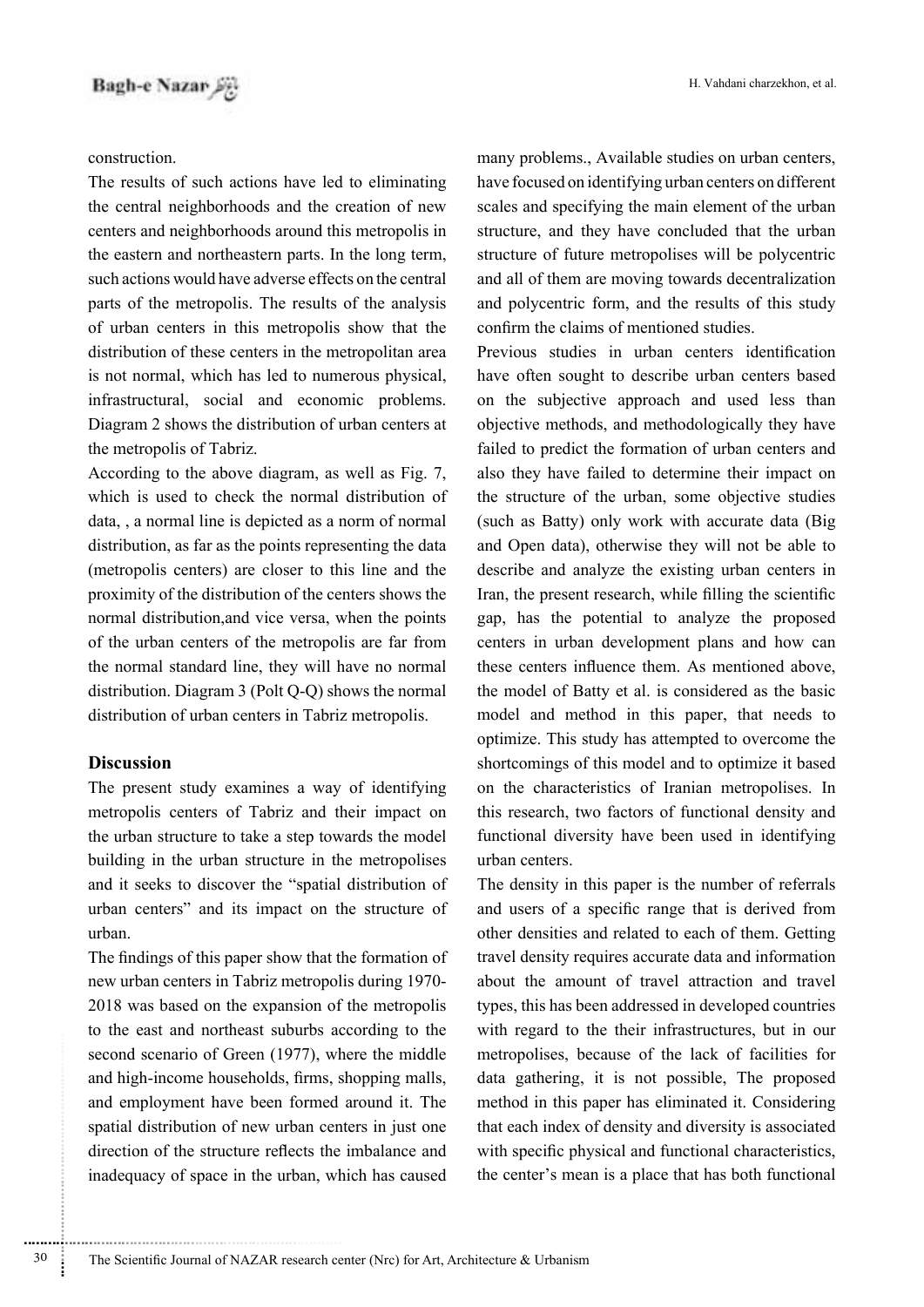

Fig. 6. Distribution of urban centers at the metropolitan area of Tabriz. Source: authors.



Fig. 7. Polt Q-Q Diagram The Normal Distribution of Urban Centers in Tabriz Metropolis. Source: authors.

density and diversity of land uses.

With this approach, each of them alone is unobtainable, and neither of them can individualize the conditions of centrality, especially in modern cities, where monofunctional areas are located alongside multifunctional areas (Batty, Besussi, Maat & Harts, 2004: 324-337), in this paper, the integration of two indexes of density and diversity were considered as a centrality indicator. Finally, this research has been conducted by attention to previous related studies about urban centers identification and has tried to complete them by applying the relevant theoretical framework and identification methods in accordance with the features of Iranian metropolises, and in particular metropolis of Tabriz. It is also an attempt to establish a systematic and scientific framework for identifying urban centers in Iranian metropolises and assessing their urban structure.

## **Conclusion**

The purpose of this study was to identify urban centers of Tabriz metropolis and evaluate their impact on the

urban structure. The research findings show that the urban structure of Tabriz metropolis has seen a lot of physical transformations over the past decades, by the increasing constructions, due to the driving forces and factors which have transformed the structure of urban. Urban structure transformation and expansion in recent years in the eastern and northeastern parts of Tabriz, which has had impacts on the structure of this metropolis, including the formation of three new Shahid- Fahmeideh (Fig. 5). The formation of new urban centers (1-Abrasan 2- Vali-e-Asr-3-Baghmiseurban centers only in the eastern part of Tabriz has caused a spatial imbalance in its urban structure. The tendency to expand the urban structure to the suburbs (the eastern and northeastern parts) due to its convenient obtain has led to the destruction of gardens and agricultural lands around the city, and the "marginalization of the central areas".

The tendency to expand the metropolis to the suburbs (the eastern and northeastern parts) due to its convenient occupancy has led to the destruction of gardens and agricultural lands around the city,

.......... ....... ........ ........... ...... ....... ........ .......... ...........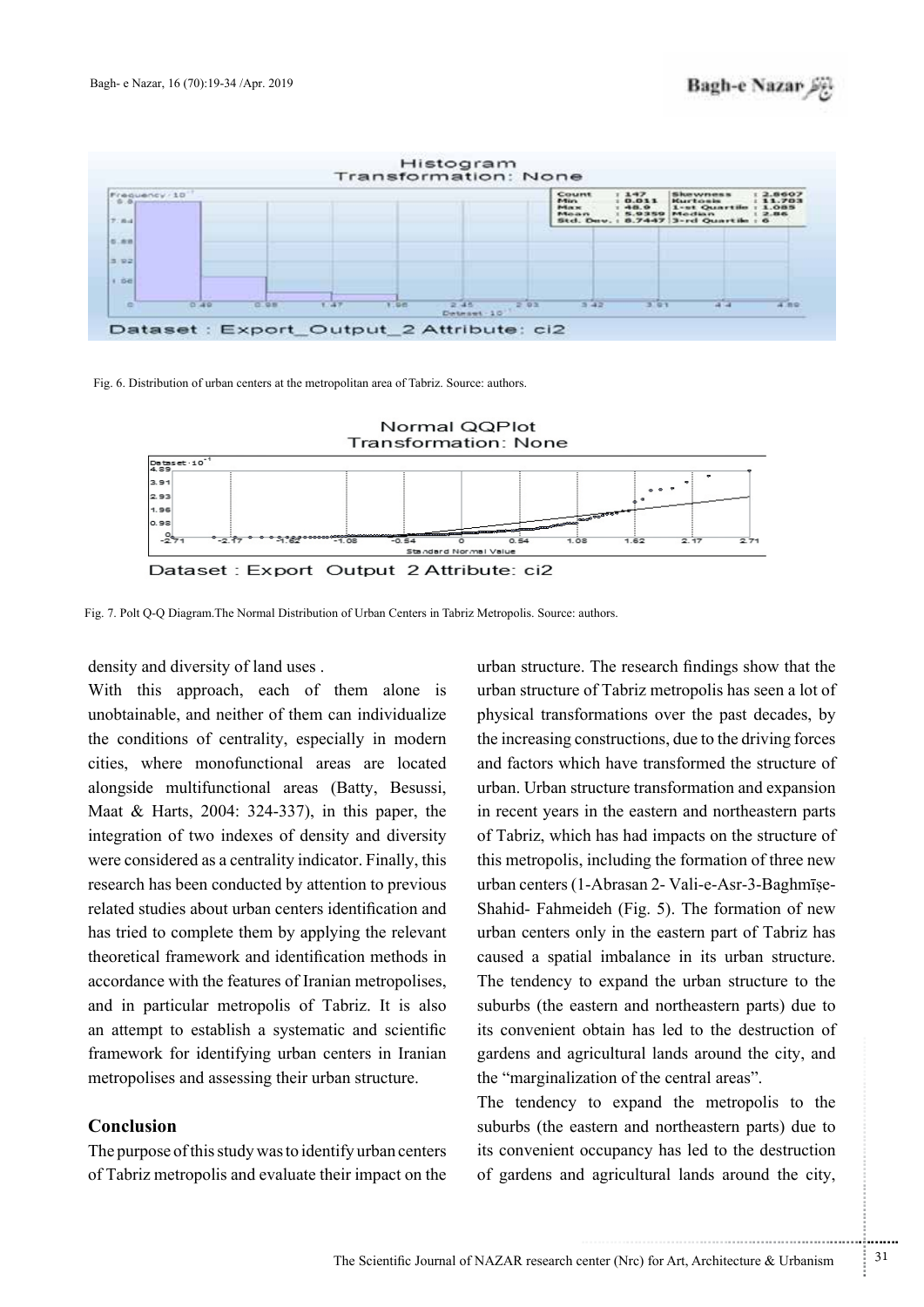and the "marginalization of the central areas". The examination of building permits issued between the  $2001$  to 2015 shows that the number of permits in the eastern and northeastern parts of the metropolis is far more than other areas, while the  $1.2$  and  $5$  regions of the municipality of Tabriz, which is located in the east and northeast have the greatest number of building permits and the largest construction area, conversely in the central region of metropolis, there is no incentive to attract the population and the amount of construction. This reflects the inactivity of construction in these areas. The number of four-story buildings and more in the eastern and northeastern parts of Tabriz is far more than other areas, also the transformations in urban structure of this metropolis have increased the quality of urban life in the eastern and northeastern parts of it, which to the same deal, it has led to declining the quality of urban life in the central districts, due to the deterioration of neighborhoods and the depreciation of urban infrastructure, and ultimately has caused an imbalance in the urban structure of this metropolis  $(Fig. 2 and 3)$ .

The growth and expansion of the metropolis of Tabriz are not proportional to the population growth rate in different census periods, as the extent of physical development in different periods is far greater than the population growth of this metropolis. The population of Tabriz metropolis is 289996 people in 1965 and 1558693 people in 2016, that is equal to 5.5 times but the extent of the urban area has risen 15 times, indicating a spatial imbalance in this metropolis structure. Several causes and factors have contributed to the physical growth and expansion of the metropolis, including the increase of constructions in the eastern and northeastern parts of the city, and consequently, it should be noted that the increase in the amount of investment in it and the reproduction of land and housing speculation that has occurred in these areas these sections.

The unbalanced distribution of urban centers in the metropolis of Tabriz has affected the urban structure and has caused numerous problems such as overcrowding in some areas, the polarization of activities and functions, spatial gap and the polarization of urban neighborhoods, disproportionate distribution urban infrastructure. and increasing the cost of land and housing. In the end, using the proposed method of this paper, to identify urban centers in metropolises and using it in metropolis development plans, one can evaluate the effects of existing centers and loading of activities and their position in proposed centers before they are implemented in different scenarios, and examine the transformations of urban centers and their impact on the structure of metropolises by using a scientifically measurable method. The proposed method is aimed at eliminating the existing gap in the identification of urban centers, in metropolises without accurate data; it is capable of measuring and evaluating centers. By applying this method, it will possible to achieve the spatial balance in urban structure of metropolises in order to achieve spatial justice.

### **Reference** list

• Anas, A. Arnott, R. and Small, K. A. (1998). Urban Spatial Structure. Journal of Economic Literature, (36): 1426-1464.

• Architectural and urban planning Consulting Engineers. (ZISTA). (2006). Tarhe Tafsili Tabriz [Detailed plan of Tabriz]. Housing and Urbanization Organization of East Azarbaijan province.

• Architectural and urban planning Consulting Engineers. (Marjan). (1980). Tarhe Tafsili Tabriz [Detailed plan of Tabriz]. Housing and Urbanization Organization of East Azarbaijan province.

• Arseh Consulting Engineers. (1995). Tarhe tooseh va omran Tabriz [Tabriz Development plan]. Vol. 18.

• Azizi, M. (2004). *Density in urban planning*. Tehran: University of Tehran.

• Batty, M., Besussi, E., Maat, K. & Harts, J. (2004). Representing multifunctional cities: Density and diversity in space and time. Built Environment, (30): 324-337.

• Batty, M. (2008). The Size, Scale, and Shape of Cities. Science, 319 (5864): 769-771.

• Batty, M. & Marshall, S. (2009). Centenary paper: The evolution of cities: Geddes, Abercrombie and the new physicalism). Town Planning Review, 80(6):551-574.

 $\bullet$  Brian, G. F. (1999). The morphology of planning in an urban laboratory. Property Management, 17 (2): 139-156.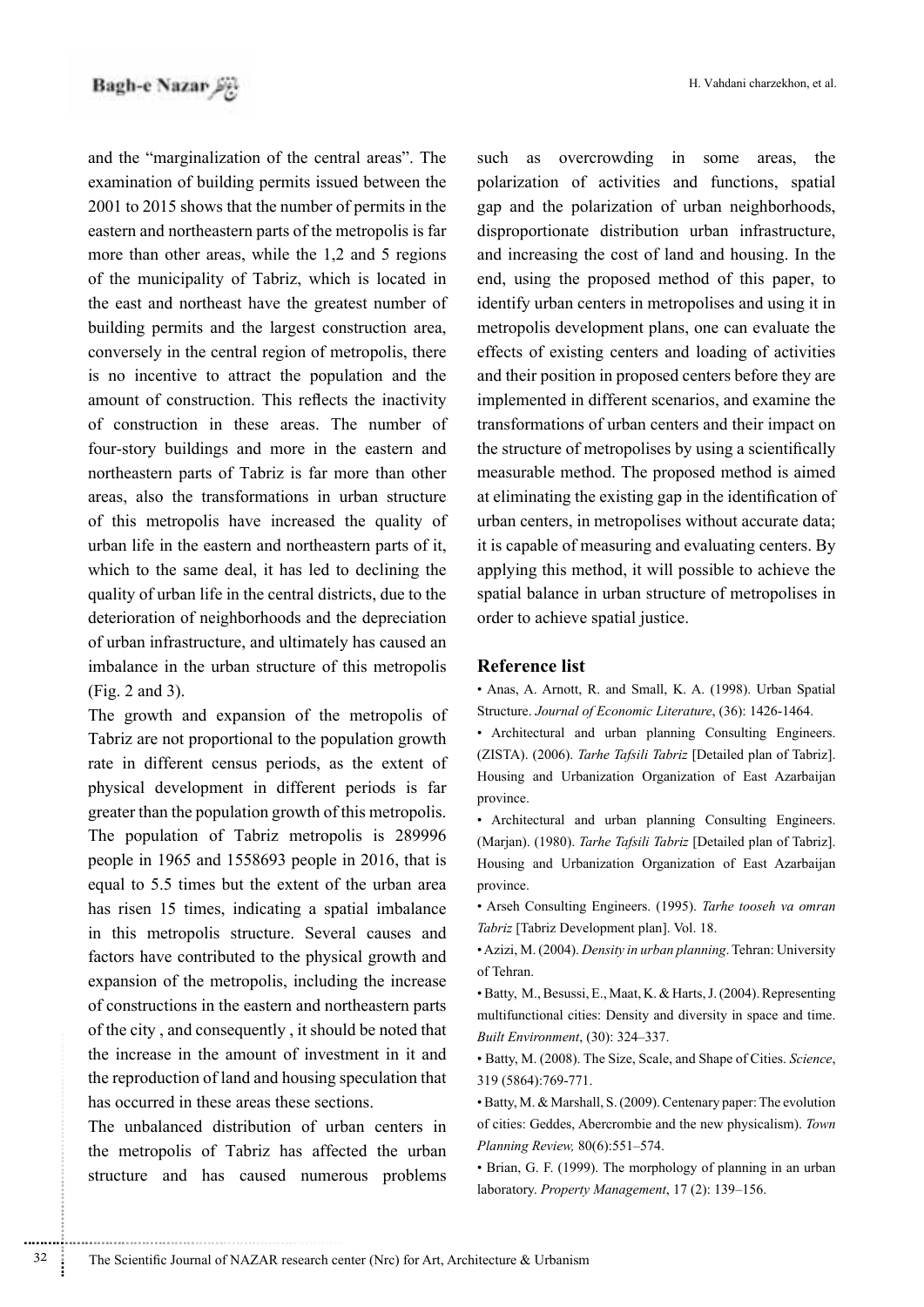• Buliung R N. (2011). Wired people in wired places: Stories about machines and the geography of activity. Annals of the Association of American Geographers, (101): 1365-1381.

• Burger, M. J. & Meijers, E. J. (2010). Forms follow function? Linking morphological and functional polycentricity. GaWC *Research Bulletin 344.* Available from: https://journals.sagepub. com/doi/abs/10.1177/0042098011407095 (accessed 21 may (2018

• Castells, M. (1996). The Information Age: Economy, Society and Culture. Vol. I. The Rise of the Network Society.

• Cervero, R. & Kockelman, K. (1997). Travel demand and the 3Ds: Density, diversity, and design. Transportation Research Part D: Transport and Environment, (2): 199-219.

 $\bullet$  Clark, A. L., Fujiki, M. D. & Davidson, M. (eds.). (2008). The Urban Transformation in Asia. *A seminar report from the East-West Center*. Honolulu, Hawai'i USA.

• Davoudi, S. (2003). Polycentricity in European Spatial Planning: From an Analytical Tool to a Normative Agenda. European Planning Studies, 11(8): 979-999.

 $\bullet$  De Goei, B., Burger, M. J., Van Oort, F. G. & Kitson, M. (2010). Functional polycentrism and urban network development in the Greater South East UK: evidence from commuting patterns. Regional Studies, 44 (9): 1149-1170.

• ESPON. (2004). Potentials for Polycentric Development in *Europe*. Stockholm/Luxembourg: Nordregio/ESPON Monitoring Committee.

 $\cdot$  Field, B. G. (1999) The morphology of planning in an urban laboratory. Property Management, (17): 139-156.

**·** Filion, P. & Bunting, T. (eds). (1991). Canadian Cities in Transition. Don Mills, Ontario, Canada: Oxford University .Press

• Forsyth, A., Oakes, J. M., Schmitz, K. H. & Hearst, M. (2007). Does Residential Density Increase Walking and Other Physical Activity?, *Urban Studies*, 44 (4): 679- 697.

use change in a transitional economy: the case of guangzhou. • Fulong, W. (1998). Polycentric urban development and land-*Environment and Planning A, 30 (6): 1077-1100.* 

 $\bullet$  Green, N. (2007). Functional polycentricity: a formal definition in terms of social network analysis. *Urban Studies*, (44): 2077-2103.

• Greene, D. L. (1977). Multinucleation in Urban Spatial Structure. The Johns Hopkins University, USA. (Unpublished Ph.D. thesis)

• Gregory, R. Johnston, G. Pratt, M. W. & Whatmore, S. (eds). (2011). The Dictionary of Human Geography. Malden, MA: Wiley-Blackwell.

• Hall, P. & Pfeiffer, U. (2000). *Urban Future 21 - a global* agenda for twenty-first century cities. New York: Spon Press.

 $\bullet$  Hall, P. & Pain, K. (2006). The Polycentric Metropolis: Learning from Mega-city Regions in Europe. London: Routledge.

• Hess. M. P., Vernez Moudon. A. & Logsdon. M. G. (2001). Measuring land use patterns for transportation research. **Transportation Research Record.** Journal of the Transportation Research Board. (1780): 17-24.

• Hudalah, D. & Firman, T. (2012). Beyond property: Industrial estates and post-suburban transformation in Jakarta. Cities, 29 (1): 40-48.

• Johnson, B. (1999). 'Is Atlanta's 'New Urbanism' the End of Suburban Sprawl? National Real Estate Investor, 41 (6): 34-35.

• Latham, A., McCormack, D., McNamara, K. & McNeill, D. (2008). Key Concepts in Urban Geography. Thousand Oaks, CA: Sage.

 $\cdot$  Lefebvre, H. (2003). *The Urban Revolution*. Minnesota: University of Minnesota Press.

• Long, Y. & Shen, Z. (2015). Big models: From Beijing to the whole China [M]. In *Geospatial analysis to support urban* planning in Beijing. Switzerland: Springer.CrossRefGoogle Scholar.

• Luchinger, A. (1981). Structuralism in Architecture and Urban Planning. New York: Karl kramer.

• Malizia, E., & Song, Y. (2015). Does downtown office property perform better in live-work-play centers? [J]. Journal of *Urbanism: International Research on Place making and Urban* Sustainability, (9): 1-16.

*ye omumi- ye nofus va maskan* [General census of population • Markaz- e amar- e Iran. (1996; 2006; 2011; 2016). Sarshomariand housing]. Tehran.

• Merlin, P. (2000). *New towns and European spatial development.* Paris 04.11.14. Available from: http://www.newtowns.net/03publications/colin-ward.html. (accessed 21 may 2018)

• Merriam-Webster Dictionary. Available from: http://www. merriam-webster.com/dictionary/center (accessed 15 Dec. 2018) • Morris, J. (1979). The History of urban form. Translated by Reza Zadeh, R. Tehran: Iran University of Science and Technology.

• Municipality of Tabriz. (2010). Amar nameh shahrdari kalanshahreTabriz [The Statistics Tabriz Metropolitan Municipality]. First edition.

Municipality]. First edition.

• Municipality of Tabriz. (2011). Amar nameh shahrdari kalanshahreTabriz [The Statistics Tabriz Metropolitan

Municipality]. First edition.

• Municipality of Tabriz. (2012). Amar nameh shahrdari kalanshahreTabriz [The Statistics Tabriz Metropolitan

• Municipality of Tabriz. (2013). Amar nameh shahrdari kalanshahreTabriz [The Statistics Tabriz Metropolitan Municipality]. First edition.

.......... ....... ........ ........... ...... ....... ........ .......... ...........